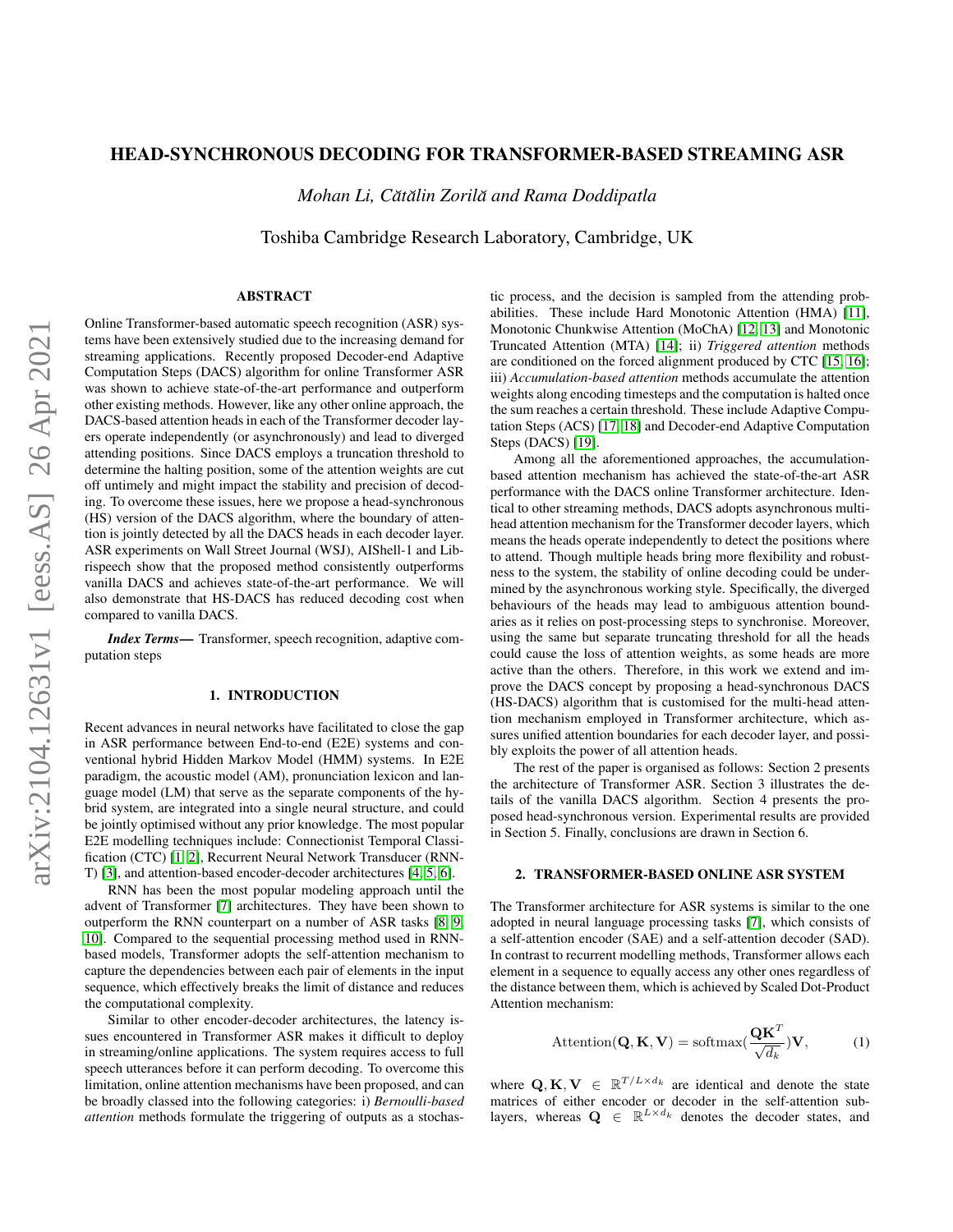$\mathbf{K}, \mathbf{V} \in \mathbb{R}^{T \times d_k}$  are identical as the encoder states in the crossattention sub-layers, with  $d_k$  the dimension of the representation and T, L the length of the encoder and decoder states, respectively.

The employment of multiple attention heads further enhances the modelling abilities of Transformer, where  $Q$ ,  $K$  and  $V$  are projected into diverged sub-spaces and help to compute attentions from different aspects:

$$
\text{MultiHead}(\mathbf{Q}, \mathbf{K}, \mathbf{V}) = \text{Concat}(\text{head}_1, ..., \text{head}_H)\mathbf{W}^O, \quad (2)
$$

where head<sub>h</sub> = Attention(
$$
\mathbf{Q}\mathbf{W}_h^Q
$$
,  $\mathbf{K}\mathbf{W}_h^K$ ,  $\mathbf{V}\mathbf{W}_h^V$ ), (3)

where  $\mathbf{W}_h^{Q,K,V} \in \mathbb{R}^{d_k \times d_k}$  and  $\mathbf{W}^O \in \mathbb{R}^{d_m \times d_m}$  are the weights of projection layers, and  $d_m = H \times d_k$ , given H as the number of attention heads.

As reflected in eq. [\(1\)](#page-0-0), the attention is computed upon the full sequence of encoder and/or decoder states as required by the softmax function, which poses a big challenge for online recognition. To stream the Transformer ASR system, chunk-hopping based strategies [\[8,](#page-4-7) [20,](#page-4-19) [21,](#page-4-20) [22\]](#page-4-21) have been applied on the encoder side, where the input utterance is spliced into overlapping chunks and the chunks are chronologically fed to the SAE. Thus, the latency of the online encoder is subject to the chunk size. As for the decoder is concerned, the most popular streaming strategies are the online hard attention mechanisms. Monotonic Chunkwise Attention (MoChA) is one of the first methods applied to Transformer's SAD as in [\[21\]](#page-4-20). During decoding, an attention energy is monotonically calculated for each encoding timestep and passed onto a sigmoid unit to produce an attending probability, from which the decision is sampled to indicate whether to trigger an output. Also, a second-pass soft attention is performed on a small chunk of encoder states that end at the attended timestep, in order to add flexibility to the speech-to-text alignment. Another attempt to enable online decoding is based on Monotonic Truncated Attention (MTA) [\[22\]](#page-4-21), which simplifies MoChA's training criterion and rules out the second-pass soft attention mechanism.

However, a common drawback of the above Bernoulli-based online attention mechanisms is the difficulty of controlling latency, owing to the distinct behaviours of the multiple heads in Transformer's decoder layers. As some of the heads may produce constant weak attending probabilities, the output could never be triggered for the entire utterance, leading to increasing latency. The recently proposed Decoder-end Adaptive Computation Steps (DACS) algorithm [\[19\]](#page-4-18) circumvents this problem by turning the stochastic process into an a more stable accumulation of attention confidence. For each decoding step, the monotonic attention mechanism is halted either when the accumulation value exceeds a set threshold or when surpassing a fixed number of timesteps, whichever is earlier. A brief description of the DACS algorithm is presented in the following section.

### 3. DECODER-END ADAPTIVE COMPUTATION STEPS

The workflow of the DACS algorithm is elaborated below for the Monotonic Attention (MA)  $head_h$  in the  $l^{th}$  SAD layer for instance. At output step  $i$ , a MA energy  $e_{i,j}$  is computed for each encoding timestep  $j$  by the Scaled Dot-Product equation, given the encoder state  $k_j$  and decoder state  $q_{i-1}$ :

$$
e_{i,j} = \frac{q_{i-1}k_j^T}{\sqrt{d_k}},\tag{4}
$$

which corresponds to the term inside the softmax function of eq. (1) but is generated in the step-wise fashion. The energy is then input into a sigmoid unit to produce an attention weight:

$$
p_{i,j} = \text{Sigmoid}(e_{i,j}),\tag{5}
$$

which is also known as the *halting probability* that presents the confidence of terminating the computation at the current timestep. The sigmoid function is regarded as an effective alternative to the softmax, which scales down the energy value and precludes the need of global normalisation. From  $j = 1$ , we keep computing and accumulating  $p_{i,j}$  monotonically, and halt the computation as soon as the accumulative sum reaches the threshold, which in this case is 1. Meantime, a maximum look-ahead step,  $M$ , is introduced to force the termination in case that  $p_{i,j}$  is constantly small and the accumulation fails to exceed 1 for a fixed number of timesteps. The above process can be summarised by defining an adaptive computation step:

$$
N_i = \min\left\{\min\left\{n : \sum_{j=1}^n p_{i,j} > 1\right\}, M\right\},\tag{6}
$$

which denotes the minimum number of encoding timesteps that  $head_h$  requires to generate the current output. As a result, a context vector is produced as:

$$
c_i = \sum_{j=1}^{N_i} p_{i,j} v_j,
$$
 (7)

where  $v_i$  equals to the encoder state  $k_i$ , and the halting probability  $p_{i,j}$  directly serves as the attention weight without any normalisation operations like the softmax function.

To take full advantage of the encoding history, after performing the DACS algorithm on all the MA heads in the Transformer SAD, it is necessary to synchronise their halting positions, first within individual layers and then across all layers, so as to reorganise the decoding pace of the whole structure. This is achieved by selecting the furthest encoding timestep reached by any of the heads as the unified halting position for the decoder, and accordingly set the new look-ahead limit for the next output step.

As discussed earlier, in each SAD layer of the DACS-based Transformer system, the multiple MA heads independently perform the adaptive computation steps with an identical threshold of 1. The halting position in DACS is determined either when the accumulation threshold is reached or when the computation exceeds a fixed number of steps. This could lead to the following situation: for most output steps, only a certain part of the heads are active enough to be halted by the threshold, while the rest keep idle and are eventually truncated by the limit of computation steps. Besides, There is a possibility that the halting position for the active heads is not ideal and substantial attention weights are left beyond the boundary by the abrupt halt, giving rise to potential degradation of performance. To overcome the above, the Head-Synchronous Decoder-end Adaptive Computation Steps (HS-DACS) algorithm is proposed, where all the MA heads in a SAD layer contribute simultaneously to the accumulation of halting probabilities, hence are forced to halt at the same position and could flexibly share a joint-threshold during an output step. More details about the proposed HS-DACS algorithm are presented in the following section.

## 4. PROPOSED HEAD-SYNCHRONOUS DACS

To illustrate the workflow of the HS-DACS algorithm,  $p_{i,j}$  in eq. (5) is firstly extended to the layer-wise form by aggregating over all the MA heads:

$$
p_{i,j}^l = \sum_{h=1}^H p_{i,j}^h,
$$
\n(8)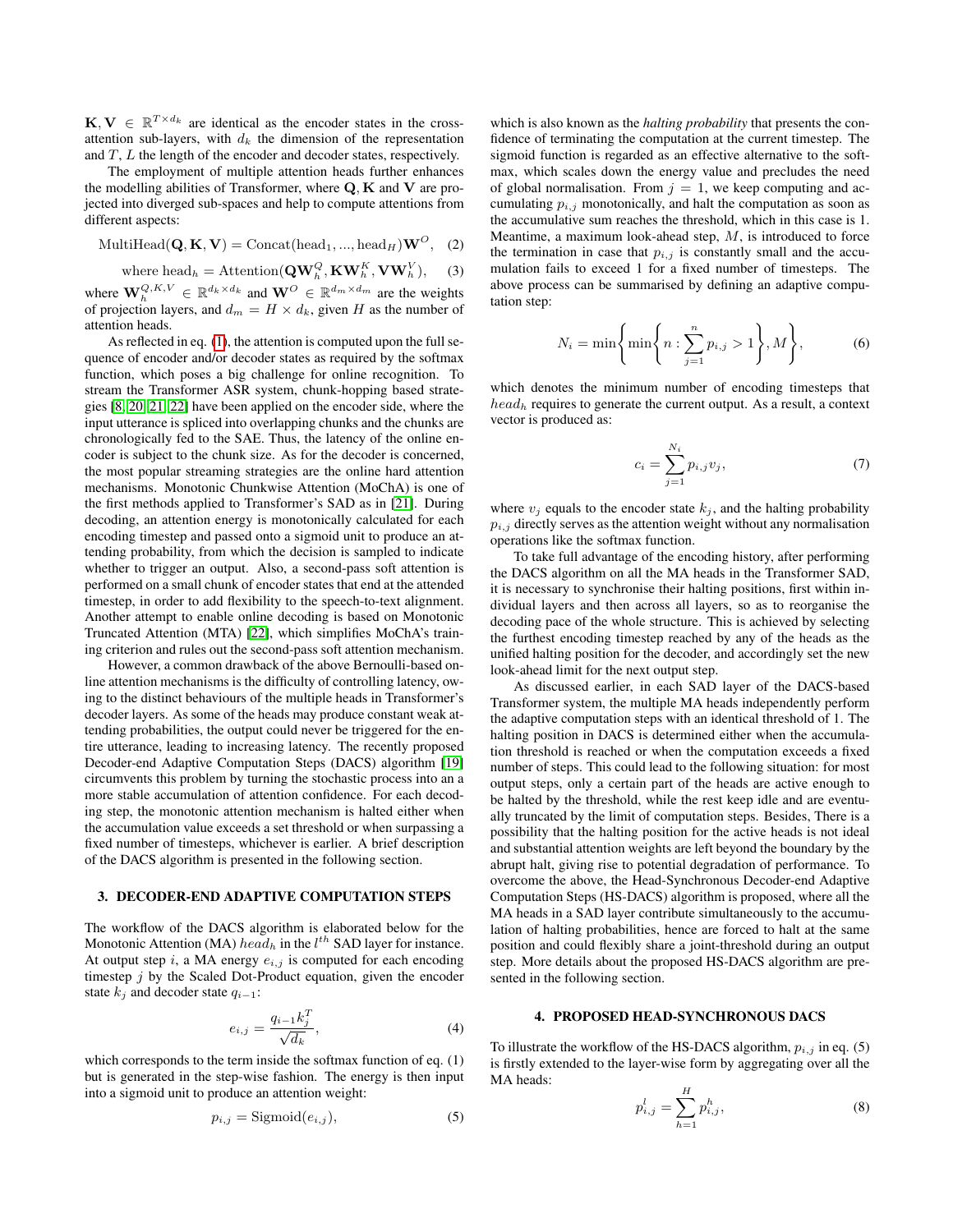

Fig. 1. Monotonic attention weights produced by the different heads at the top SAD layer of DACS and HS-DACS based Transformer ASR systems. The horizontal axis represents the encoding timestep and the vertical axis represents the output step. The example utterance is chosen from the dev set of AIShell-1 dataset.

where  $l$  denotes the index of the SAD layer that comprises of  $H$ heads. Then we again accumulate  $p_{i,j}^l$  monotonically from  $j = 1$ , but the computation is now halted when the accumulation is greater than  $H$ . Similarly, a maximum look-ahead step  $M$  is imposed to prevent from reaching the end of speech too fast. As a result, a layer-wise adaptive computation step  $N_i^l$  is redefined from eq. (6) as:

$$
N_i^l = \min\left\{\min\left\{n : \sum_{j=1}^n p_{i,j}^l > H\right\}, M\right\}.
$$
 (9)

One direct convenience brought by the HS-DACS algorithm is the spared need of post-synchronisation carried out at each SAD layer, as a sole halting position is naturally produced for each output step. On the other hand, the sum of halting probabilities calculated by each head might no longer be capped at 1. Instead, the active heads could account for more attention confidence that is compromised by the inactive ones, which effectively helps reduce the loss of attention beyond the joint halting position. Such a property is clearly reflected in Figure 1, where one can observe that the MA heads in the vanilla DACS system produce similar and plausible speech-to-text alignments, while the HS-DACS system seems to rely on one dominant head, with the others complementing attention weights from different parts of the input utterance. The pseudo-code of the HS-DACS inference is provided in Algorithm 1.

#### 5. EXPERIMENTS

### 5.1. Experimental setup

The proposed algorithm has been evaluated on three datasets: Wall Street Journal (WSJ), Librispeech [\[23\]](#page-4-22) for English tasks, and AIShell-1 [\[24\]](#page-4-23) for a Chinese task, based on the recipes in ESPNET toolkit [\[25\]](#page-4-24). The acoustic features are composed of 80-dimensional filter-bank coefficients and 3-dimensional pitch information. The numbers of output classes for WSJ and AIShell-1 are 52 and 4231, respectively. And for Librispeech, BPE sub-word tokenisation [\[26\]](#page-4-25) is applied to construct a vocabulary of 5000 word-pieces.

A similar Transformer architecture is adopted for all the three tasks. The online encoder is similar to the one presented in [\[22\]](#page-4-21), which is a 6-layer chunk-SAE. The sizes of central, left and right

Algorithm 1: HS-DACS Inference for Transformer ASR

| <b>Input:</b> encoder states $\mathbf{k}(\mathbf{v})$ , decoder states q, length T,                               |  |
|-------------------------------------------------------------------------------------------------------------------|--|
| maximum look-ahead step $M$ , number of heads $H$ ,                                                               |  |
| number of decoder layers $N_d$ .                                                                                  |  |
| <b>1</b> Initialization: $y_0 = \langle sos \rangle, t_0 = 0$                                                     |  |
| while $y_{i-1} \neq \langle eos \rangle$ do<br>$\boldsymbol{2}$                                                   |  |
| for $l = 1$ to $N_d$ do<br>3                                                                                      |  |
| $acc_i^{h,l} = 0$<br>$\overline{\mathbf{4}}$                                                                      |  |
| <b>for</b> $j = 1$ to $min(t_{i-1} + M, T)$ do<br>5                                                               |  |
| for $h = 1$ to H do<br>6                                                                                          |  |
| $p_{i,j}^{h,l} = \text{sigmoid}(\frac{q_i^{h,l}k_j^T}{\sqrt{d_k}}) \ acc_i^{h,l} \mathrel{+}= p_{i,j}^{h,l}$<br>7 |  |
| 8                                                                                                                 |  |
| end<br>9                                                                                                          |  |
| if $acc_i^{h,l} > H$ then<br>10                                                                                   |  |
| break<br>11                                                                                                       |  |
| end<br>12                                                                                                         |  |
| end<br>13                                                                                                         |  |
| for $h = 1$ to H do<br>14                                                                                         |  |
| $c_i^{h,l} = \sum_{m=1}^j p_{i,m}^{h,l} v_m^{h,l}$<br>15                                                          |  |
| end<br>16                                                                                                         |  |
| $c_i^l = \text{Concat}(c_i^{1,l}, , c_i^{H,l})$<br>17                                                             |  |
| $t_i = \max(t_i, j)$<br>18                                                                                        |  |
| end<br>19                                                                                                         |  |
| $i + = 1$<br>20                                                                                                   |  |
| 21 end                                                                                                            |  |

chunks are identical and have a dimension of 64. The front-end module consists of 2 CNN layers, with each having 256 kernels of size  $3 \times 3$  and a stride of  $2 \times 2$  that subsamples the input frames by 2-fold. The online decoder is composed of 12 HS-DACS based SAD layers, where the attention dimension, number of heads and size of FFN units are {256, 4, 2048} for WSJ and AIShell-1, and {512,8,2048} for Librispeech respectively.

We conduct CTC/attention joint training with the CTC weight of 0.3 for all tasks. The models are trained up to 50 epochs for AIShell-1 and 100 epochs for WSJ and Librispeech. An early stopping criterion with a patience of 3 is only imposed on WSJ. The learning rate is scheduled using the Noam weight decay strategy [\[7\]](#page-4-6), where the initial value is set to 10 for WSJ and Librispeech, and 1 for AIShell-1, with the warm-up steps all set to 25000. Label smoothing and attention dropout are also applied with the factor of 0.1 to overcome the over-fitting problem. Specifically, the maximum look-ahead step M is not employed during training.

During inference, the CTC score is also used as an auxiliary term to combine with Transformer's output distribution, with the weights of {0.3,0.5,0.4} for WSJ, AIShell-1 and Librispeech respectively. External LMs are trained as well to rescore the hypothesis produced from the beam-search decoding, which are an 1000-unit 1-layer, a 650-unit 2-layer and a 2048-unit 4-layer Long Short Term Memory (LSTM) network for the tasks in the above order. M is set to 16 for all the SAD layers, corresponding to the latency introduced by the chunk-SAE.

# 5.2. Results

Table 1, 2 and 3 present the results of the proposed method on WSJ, AIShell-1 and Librispeech data respectively. The performance of the proposed method is compared against the performance of vanilla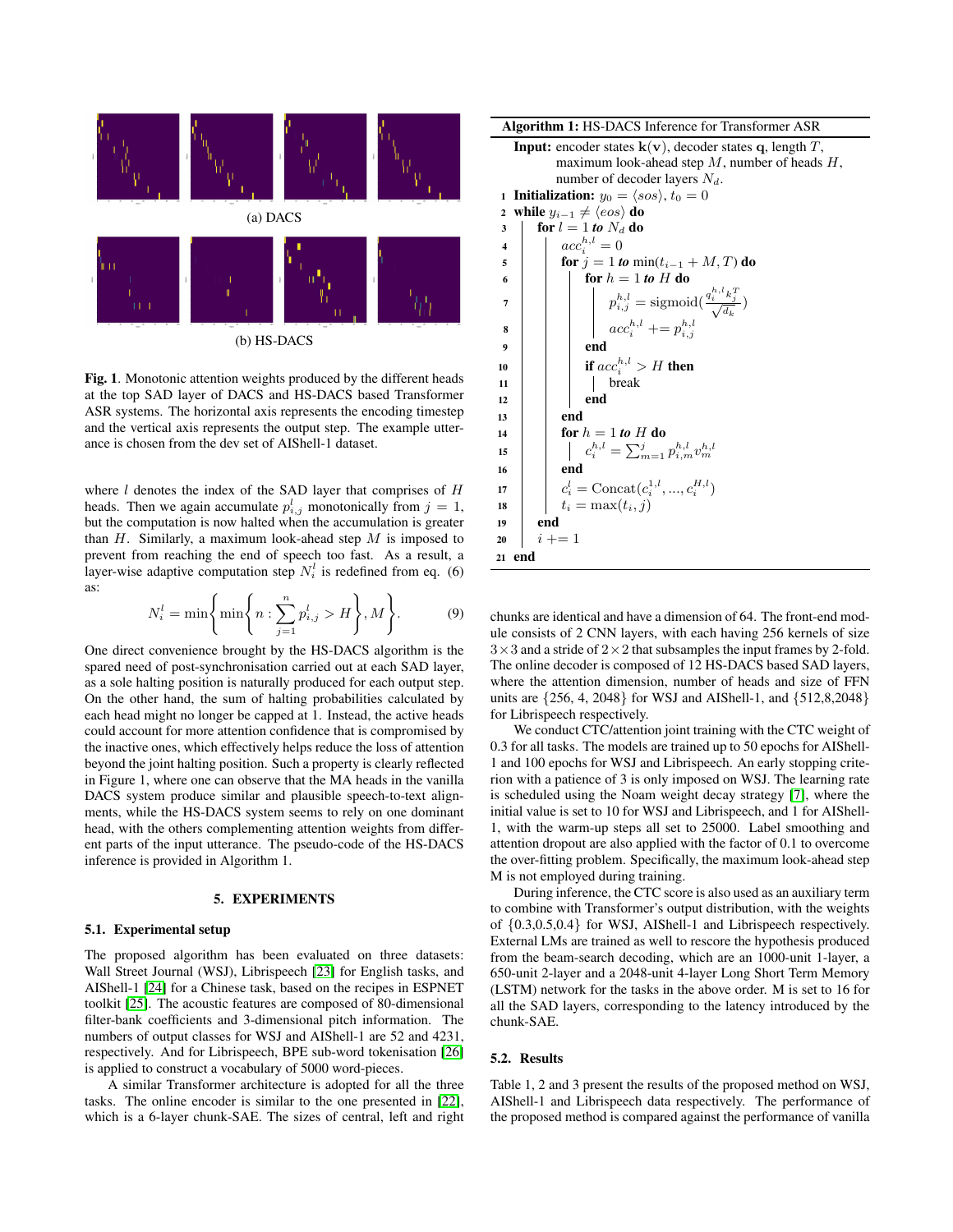Table 1. Word error rates (WERs) on WSJ. Model dev93 eval92 **Offline**  $Transformer [10]$  $Transformer [10]$   $- 4.9$ **Online** MoChA Transformer [\[21\]](#page-4-20) - 6.6 DACS Transformer [\[19\]](#page-4-18) 8.9 5.5 HS-DACS Transformer 8.8 5.4

Table 2. Character error rates (CERs) on AIShell-1.

| Model                      | dev | test |
|----------------------------|-----|------|
| Offline                    |     |      |
| Transformer [10]           |     |      |
| Online                     |     |      |
| MMA-MoChA Transformer [27] |     | 7.5  |
| MoChA Transformer [21]     |     | 9.7  |
| BS-DEC Transformer [28]    | 6.4 | 7.3  |
| DACS Transformer [19]      | 6.5 | 7.1  |
| <b>HS-DACS Transformer</b> | 6.2 | 68   |

Table 3. Word error rates (WERs) on Librispeech.

| Model                          | dev   |       | test  |       |
|--------------------------------|-------|-------|-------|-------|
|                                | clean | other | clean | other |
| Offline                        |       |       |       |       |
| Transformer (ours)             | 2.4   | 6.0   | 2.6   | 6.1   |
| Online                         |       |       |       |       |
| Triggered attention [16]       |       |       | 2.8   | 7.2   |
| CIF [18]                       |       |       | 3.3   | 9.6   |
| <b>BS-DEC Transformer</b> [28] | 2.5   | 6.8   | 2.7   | 7.1   |
| <b>DACS</b> Transformer        | 2.5   | 6.6   | 2.7   | 6.8   |
| <b>HS-DACS Transformer</b>     | 2.4   | 6.5   | 27    | 6.6   |

DACS and other online Transformer based approaches proposed in literature. One can observe that the HS-DACS has significant gains in performance when compared against Bernoulli-based or Triggered-attention based methods. The HS-DACS also consistently outperforms vanilla DACS on all the tasks. For WSJ, we observe that HS-DACS has a relative gain of 18.2% WER when compared with MoChA Transformer in [\[21\]](#page-4-20). And for AIShell-1 and Librispeech, HS-DACS has a relative gain of 6.8% WER and 7.0% WER when compared with BS-DEC Transformer presented in [\[28\]](#page-4-27) respectively. To our best knowledge, the proposed system has achieved the state-of-the-art online ASR performance on all three tasks.

### 5.3. Decoding Cost Comparison

Table 4 compares the decoding cost between DACS and HS-DACS based Transformer ASR systems reported on AIShell-1. Similar to [\[19\]](#page-4-18), this is measured in terms of the computation cost committed by the MA heads in the cross-attention sub-layers. A computationstep-coverage ratio is therefore defined as:

$$
r = \frac{\sum_{l=1}^{N_d} \sum_{h=1}^{H} \sum_{i=1}^{L} s_i^{h,l}}{(N_d \times H \times L) \times T},
$$
\n(10)

Table 4. Comparison of the decoding cost between DACS and HS-DACS based systems on the test set of AIShell-1. The ratio is averaged over the utterances of the test set.

|      | <b>DACS</b> |                  |           | <b>HS-DACS</b> |      |  |
|------|-------------|------------------|-----------|----------------|------|--|
| thr  | $CER(\%)$   | $\boldsymbol{r}$ | joint-thr | $CER(\%)$      | r    |  |
| 1.0  | 7.1         | 0.63             | 4.0       | 6.8            | 0.60 |  |
| 0.75 | 7.2         | 0.58             | 3.0       | 6.9            | 0.55 |  |
| 0.5  | 7.3         | 0.58             | 2.0       | 7.0            | 0.49 |  |
| 0.25 | 7.3         | 0.58             | 1.0       | 7 Q            | 0.40 |  |

where  $s_i^{h,l}$  in the numerator denotes the adaptive computation steps consumed by  $head_h$  in the  $l^{th}$  SAD layer at output step i, and is summed up for all  $L$  output steps,  $H$  heads and  $N_d$  SAD layers. Correspondingly, the number of encoding timesteps  $T$  is aggregated in the same way by the denominator. The lower the ratio is, the smaller the cost is present during decoding. On the other hand, in our experiments, it is noticed that the maximum look-ahead step is triggered for a majority of output steps, which means the joint-threshold used in the HS-DACS algorithm couldn't be reached by the accumulation of attention confidence. Therefore, we investigate reducing the joint-threshold in order to cut down the decoding cost further, while observing the effect on the ASR performance.

As shown in Table 4, we gradually decay the joint-threshold of the HS-DACS algorithm from 4.0 to 1.0, and meanwhile proportionally reduce the independent threshold of the vanilla DACS algorithm from 1.0 to 0.25 for a fair comparison. It can be seen that the HS-DACS system yields constantly smaller decoding cost than the DACS one for all the threshold settings, and that the ASR result remains stable until the joint-threshold goes down to 2.0. What also worth noticing is that the CER degradation of the DACS system is rather neglectable even when the threshold drops to 0.25, compared with the 1.1% absolute CER increase seen by the HS-DACS system. We believe that this is because the attention weights tend to be concentrated within a single head of the HS-DACS layer, thus the performance is much more sensitive to the change of threshold than DACS layers, where attentions are evenly distributed across the heads.

# 6. CONCLUSION

The paper presented an approach to perform head-synchronous decoding by improving the recently proposed DACS algorithm for online Transformer ASR. The proposed HS-DACS algorithm drives all the MA heads to jointly compute the adaptive computation step to determine the halting probability, which in turn facilitated to synchronise all the heads for each decoder layer during decoding. This modification eliminated the need for an additional step to postsynchronise the heads in DACS and further helped reduce the cost in decoding. The HS-DACS might have helped mitigate the impact, if any, due to abrupt halting introduced by either the accumulation threshold or a fixed maximum look-ahead step in DACS. We showed through ASR experiments that the proposed HS-DACS consistently outperformed DACS on various tasks and achieved state-of-the-art performance, which is 5.4% WER, 6.8% CER and 2.7%/6.6% WER on the test sets of WSJ, AIShell-1 and Librispeech, respectively.